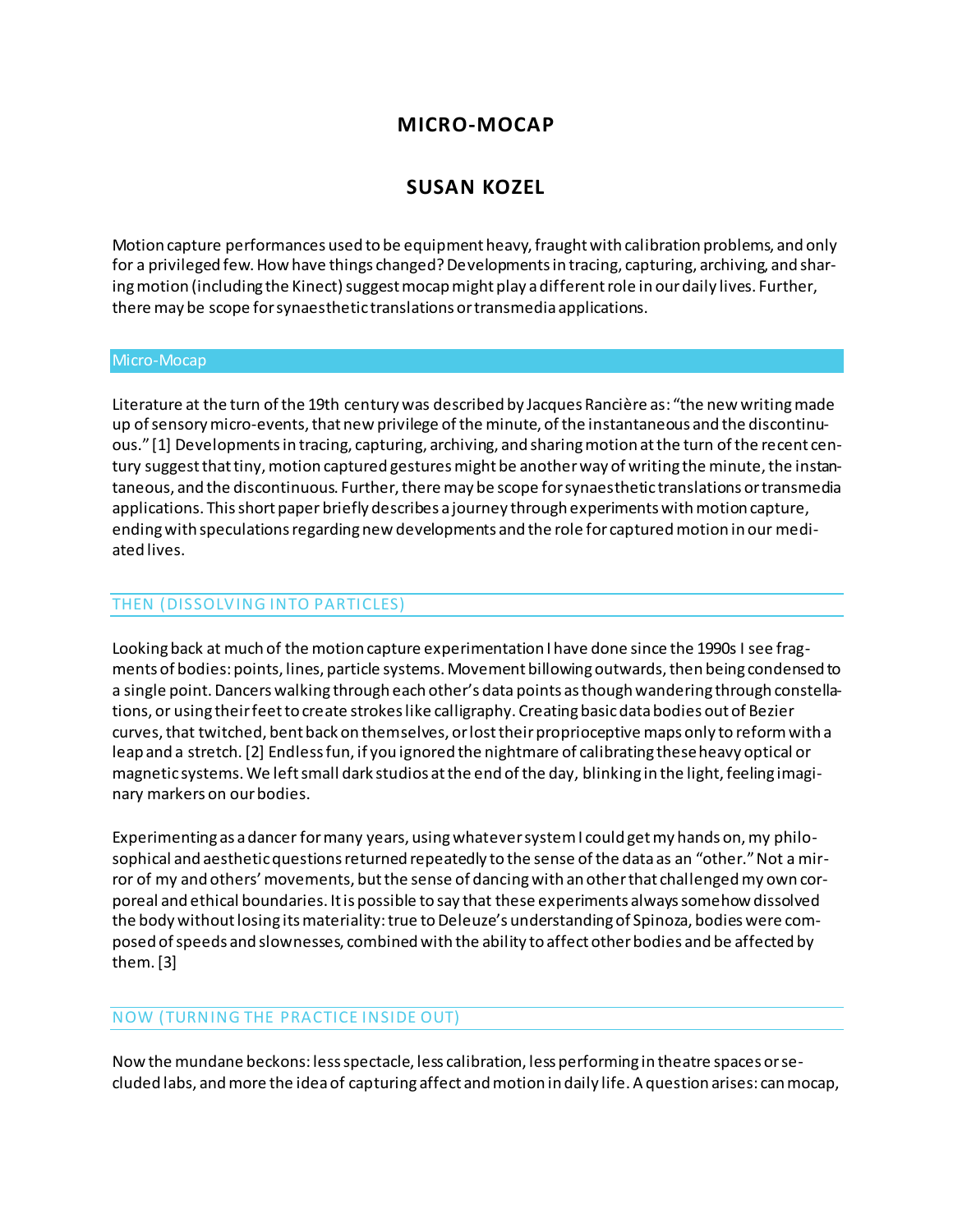that digital system most able to capture external form and virtuosity, be used to capture liminal or ambiguous internal states? This is part of a larger project aiming to explore Immanent Aesthetics in order to understand how our new technological devices may be able to foster internality, quietude, intuition, and depth – and social choreographies. [4]

Micro-Mocap is an experiment in accumulating a personal vocabulary of nothing movements, or little kinaesthetic snippets. Perhaps it is like a DIY Motion Bank without performative aspirations. [5] But can motion, once it is captured, really be non-performative?

The micro-movements of performing life are those moments where dance intervenes, where gestures become slightly more than pragmatic but may express very little. Jean Luc Nancy's reflections on sleep as the "formation of an interiority" where we cannot distinguish ourselves from what is not ourselves are strangely relevant. [6] I am my tiny gesture. And I am my grand gestures. I reflect the gestures of those around me to the extent that capturing motion is not about my movement at all, but movement as patterns of circulation and exchange.

So when I play with the ubiquitous XBox Kinect, improvising a daily narrative of nothing movements, or micro movements, am I closer or farther from understanding how I move or inhabit the world? For now the gestures are not recorded: and in itself this reminds me of the ephemeral quality of live performance, back before we had to become documentation obsessed and a dance took place and disappeared. If I decide to save these motions (to capture and preserve, rather than capture and release) giving these to others will be like the strange intimacy of sharing of a blank text message. Its blankness is often thought of as a stroke: so intimate that nothing needs to be said in it.

## AND (VENTURING INTO THE DOMAINS OF SYNAESTHESIA AND TRANSMEDIA)

As the liminal states of corporeality are explored through motion capture with the Kinect it is clear that the question of what is sensed (the input) is relevant, but it is more necessary to question what form the output takes because the Kinect is not designed to hold on to data. We have to decide what becomes of our motions, what happens to them and who receives them, in what form.

Marcus Ghaly, animator and interaction designer based at Malmö University in Sweden, recently created a poetic transmediation of Kinect motion capture data into a tactile output. His intent was to explore devices to assist in the translation of visualised motion into haptics: pragmatically, this is a prototype of a device that might assist people with visual impairment; poetically, Ghaly enacted a synaesthetic transition from the kinaesthetic realm into visual data and then to tactility. According to an aesthetics of immanence it is possible to ask what disappears through this sliding across sensory registers, and what is gained when something of oneself is externalized, possibly shared, and then returned to oneself: like falling asleep and then waking up, the same but different.

There is, of course, a along tradition of dancers considering tiny, repetitive, or pedestrian motions, or recently of dancers simply refusing to dance. This has been done with a sense of defiance but for some reason I am reminded of Efva Lilja's choreographic experiments on arctic ice. She set up a video camera on a tripod near the Nordic research ice-breaker where she voyaged with other scientists and, in her bright red foul weather suit, she repeatedly stood and fell, with the wind and snow whirling around her. These simple acts of falling and getting back up revealed much about motion and corporeality, captured